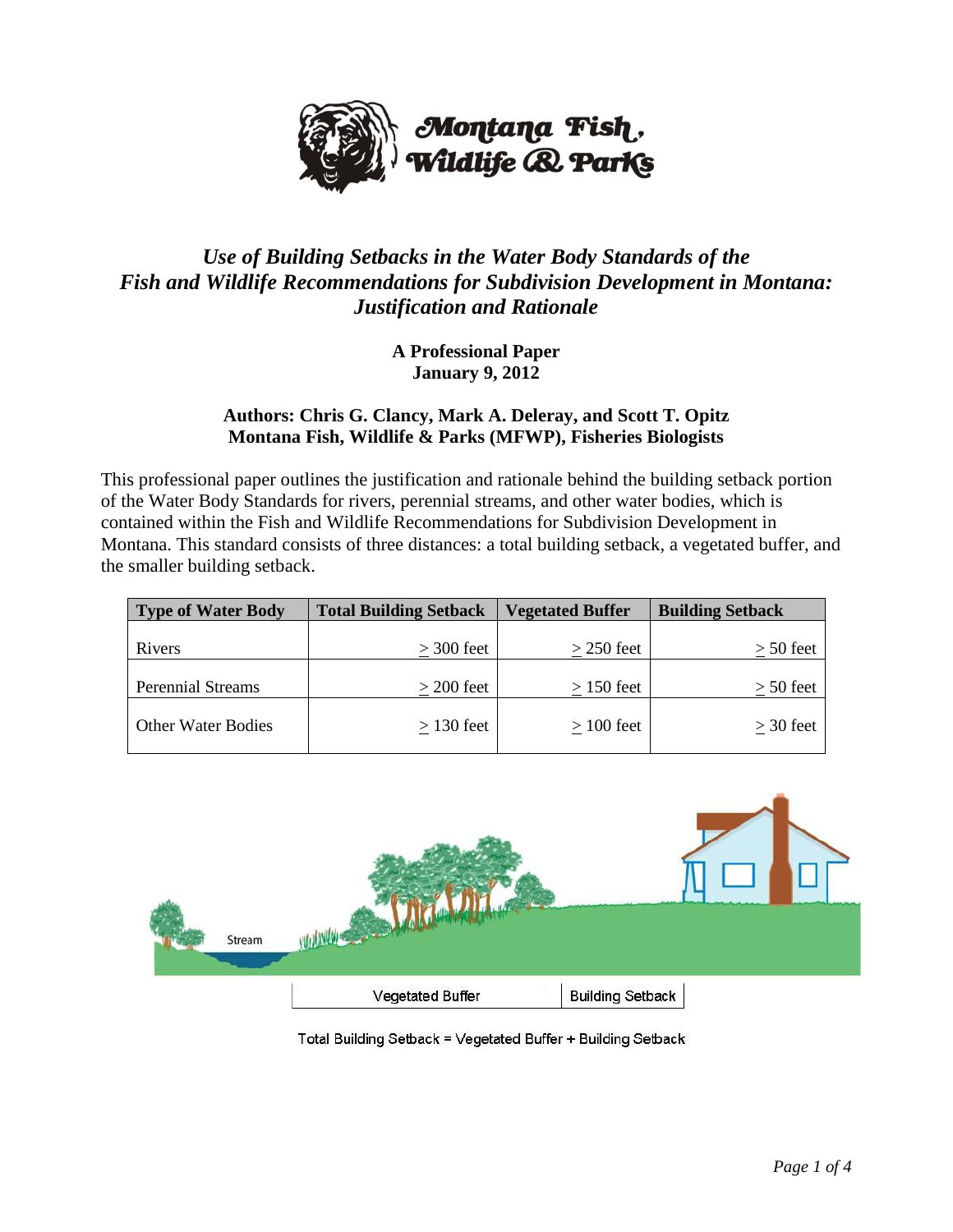The following definitions apply:

**Total Building Setback:** Vegetated Buffer + Building Setback = Total Building Setback (see illustration above).

**Vegetated Buffer** from a water body: A natural, undisturbed strip or "greenbelt" along each side of a natural water body. Lawns and nonnative landscaping do not count toward the vegetated buffer.

**Building Setback:** An area beyond the outer boundary of the vegetated buffer where native vegetation can be removed or otherwise disturbed and lawns can be planted, but where permanent structures are prohibited.

## **Justification and Rationale**

There is much scientific literature on the "vegetated buffer" standards for wildlife and wildlife habitat along rivers, perennials streams, and other bodies of water that are contained within the Fish and Wildlife Recommendations for Subdivision Development in Montana (e.g., Knutson 1997; Wenger 1999). This document lays out the justification and rationale for establishing a 50-foot or 30-foot "building setback" as part of the "total building setback."

The building setback is located between the outer edge of the vegetated buffer and any permanent structures. These areas can be used for lawns or any other domestic use that is not a permanent structure. If buildings are constructed on the edge of the vegetated buffer, the buffer will degrade over time. The building setback is designed to protect the vegetated buffer from human disturbance that could diminish the effectiveness of the buffer. Examples of human disturbance include dumping refuse or yard waste; cutting, mowing, or burning vegetation; filling areas; trampling vegetation; and recreational vehicle use. Direct human disturbance affects both the habitat provided by the vegetated buffer and the wildlife species that are dependent on the buffer. "Plant loss can result from either direct crushing or the compaction of soil. Plants in wet soils are especially vulnerable to trampling. Compaction of the soil damages roots, decreases soil water retention, lessens seed germination and seedling survival, and promotes the survival of more aggressive weedy species. As cover is reduced, by trampling, for example, wildlife species that depend on the cover or food provided by the vegetation decrease." (Castelle et al. 1992)

For building setback standards, there are three main sources of information: scientific literature on human impacts to buffer strips, information on typical distances needed for activities conducted in a residential backyard in Montana, and information on wildfires and "defensible space."

The most pertinent scientific studies we found on the human impact to buffer strips are summarized in *Wetland Buffers: Use and Effectiveness* (Castelle et al. 1992). In this paper, the authors describe two particularly relevant studies:

 A 1987 study analyzed the relationship between buffer width and human disturbance on 100 sites in New Jersey (Shisler et al. 1987). The study concluded that as buffer width increased,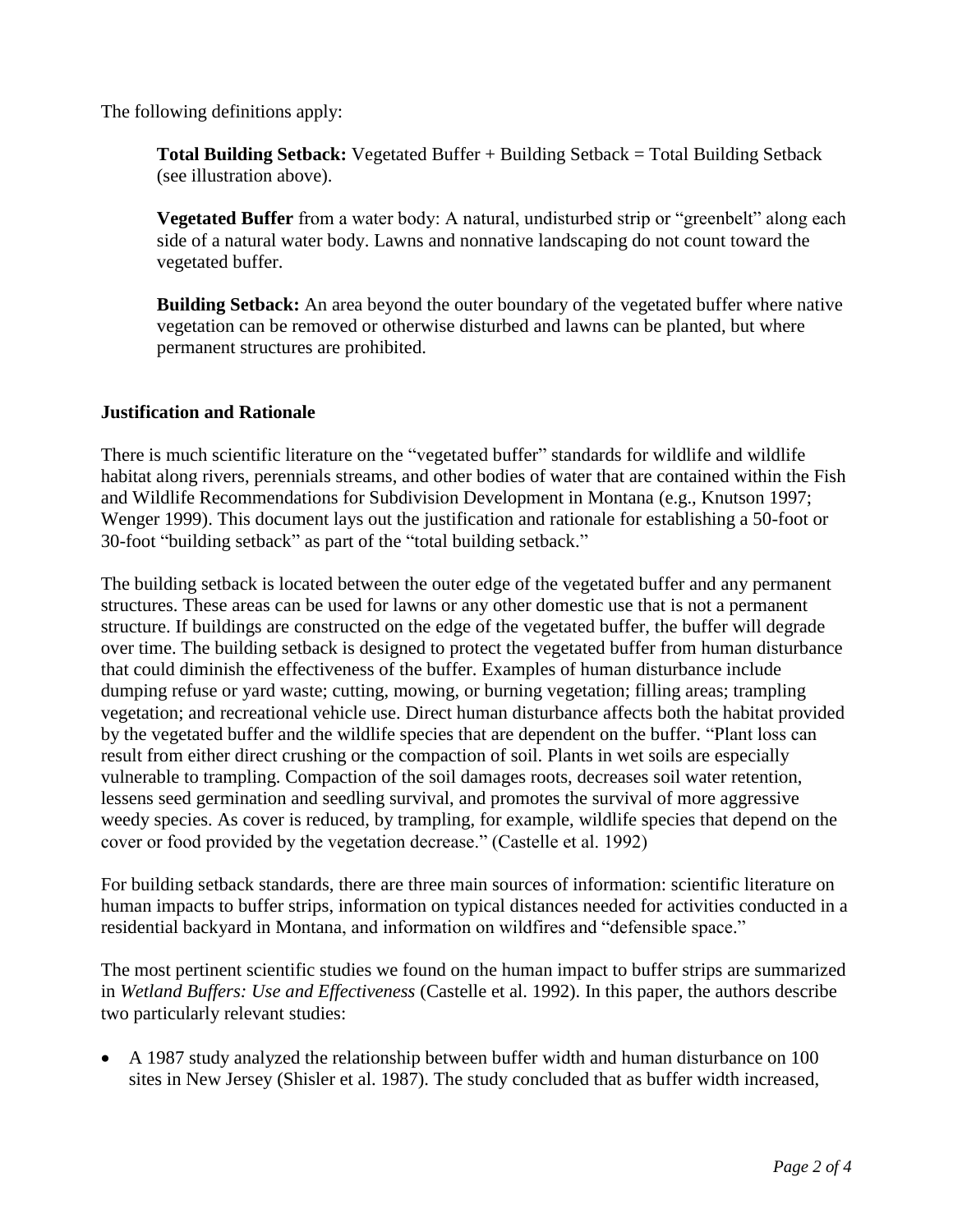direct human disturbance decreased. Specifically, buffers less than 50 feet had double the human disturbance than was documented in buffers 100 feet and wider.

- A 1992 study analyzed the relationship between buffer width and human disturbance on 21 sites in the state of Washington. The study concluded that the size of vegetated buffers is usually reduced over time due to human disturbance (Cooke 1992, p. 6):
	- $\circ$  "More than 90 percent of the buffers examined for this study did not remain in a pristine state after the surrounding land use change was initiated. Of those buffers altered, 76 percent were altered in a negative manner."
	- o ―Buffers less than 50 feet in width showed a 95 percent increase in alteration of the buffer," but "where the buffer was greater than 50 feet, only 35 percent showed alteration<sup>"</sup>
	- $\circ$  "Of the 21 sites examined, 18 were shown to have reduced buffer zones between one and eight years later."

While these studies examined only the vegetated buffers, they do support the premise that buffers require some reasonable distance from human activity. As stated above, if buildings are constructed on the buffer's edge, a functional vegetated buffer will degrade. In fact, the 1992 Washington study noted that nearly all the vegetated buffers that were less than 50 feet wide at the time they were established demonstrated a significant decrease in effective size within a few years; in some instances, degradation was so great that the buffers were effectively eliminated. Fewer than half the buffers that were originally at least 50 feet wide showed demonstrable degradation.

A 50-foot backyard is a reasonable distance to conduct most activities associated with a residential or commercial subdivision. As an example, most families use the area between their home and the vegetated buffer for lawns, play areas, swing sets, picnic tables, vegetable gardens, landscaping, etc.

In addition to the above studies regarding riparian vegetated buffers, there is further justification for a building setback in research conducted around "defensible space" and wildfires. Creating a defensible space involves protecting a home from wildfires by clearing the area around the home of flammable items (such as dead vegetation), maintaining watered lawns and gardens, and maintaining landscaping to certain spacing and pruning specifications. Specifically, three studies on defensible space indicate that at least a 30-foot building setback is needed, with a 60-foot building setback recommended for additional protection:

- Research by Stanford Research Institute on the 1961 Belair/Brentwood Fire in California revealed that "95 percent of the structures that maintained 30 to 60 feet of clearance survived" the fire;
- Research by the University of California–Berkeley on the 1990 Painted Cave Fire in California showed that 86 percent of structures survived the wildfire if they maintained at least 30 feet of clearance; and
- 1998 research conducted in the International Crown Fire Modeling Experiment in the Northwest Territories of Canada showed that "a crown fire must be less than 100 feet from a structure to ignite a wood wall. At 33 feet, heavy char and a few ignitions occurred. At 66 feet, there was no char or scorch." (National Fire Protection Association 2009)